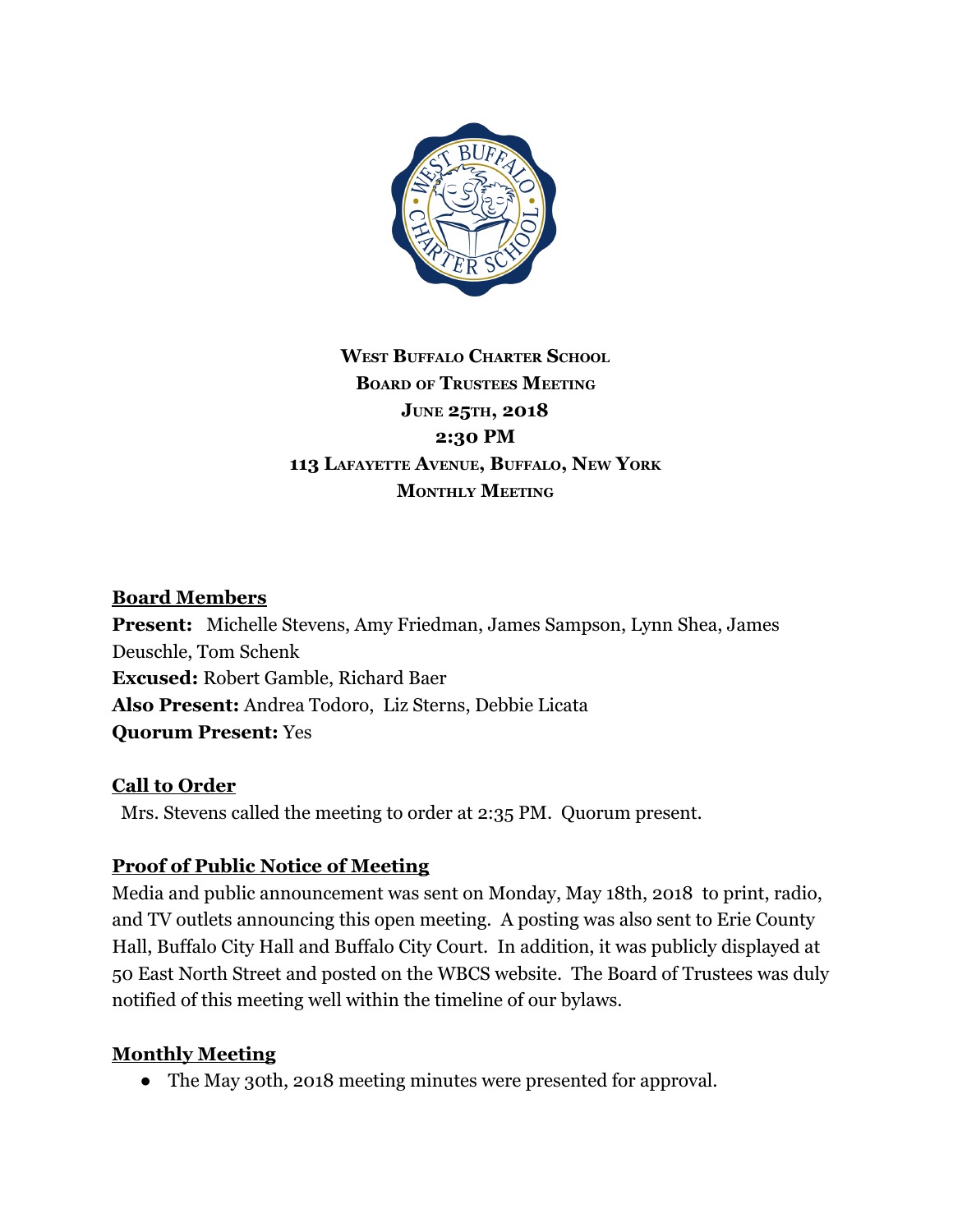● **Upon motion duly made by Mrs. Shea and seconded by Mrs. Friedman, the May 30th, 2018 minutes were approved as presented. All in favor. Non-opposed.**

### **Financial Report**

Mrs. Sterns presented the financial reports for the period ending May 31st, 2018 (a copy is attached hereto and made a part hereof).

- Expansion is 99% complete. Awaiting the Certificate of Occupancy.
- An informal visit by Ms. Gibbons from SED is scheduled for July 12th.

# **Upon motion duly made by Mr. Deuschle and seconded by Mr. Sampson, the May 31st, 2018 financials were approved as presented. All in favor. Non-oppose.**

### **School Leader Report**

- Discussion regarding personnel/staffing. First round interviews are scheduled for July 10th and 13th.
- New building dedication planned for the end of August with an exact date to be determined.
- Mrs. Todoro will schedule a date with the Academic Committee to go over end of year data.

### **Governance Committee**

- Mrs. Friedman presented information pertaining to the Annual Meeting and Board Retreat that will take place on July 18th, 2018 from 9:00AM to 12:00PM. Diane Bessel will facilitate the retreat as she did last year.
- A Perception Analysis Survey will be provide to the Board, as well as staff, community partners and others via Survey Monkey and to be returned back to her by July 13th. The results will be presented at the retreat on the 18th.